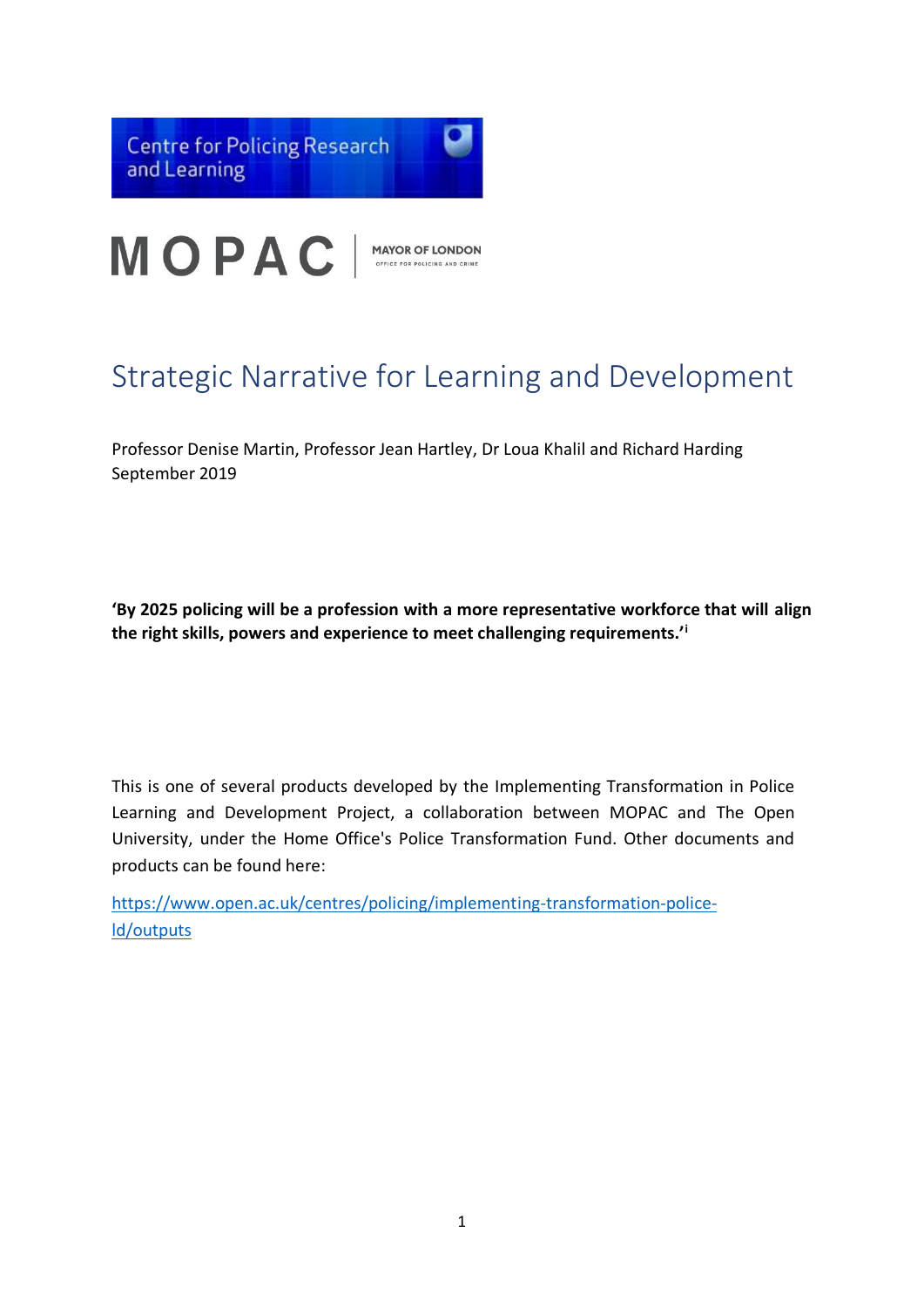Dealing with increasingly complex environments in policing requires different ways of doing things which involves the generation of new knowledge and skills. **Embedding Learning and Development (L&D) within Policing** is therefore critical in order to ensure that the service has the capacity and capability to effectively manage this change. Policing Vision 2025 sets out the challenges that the police service will face up to and beyond this point and suggests that in order to meet these there is a necessity for workforce development. **Focusing on workforce development will enable the service** to engage in effective planning and organisational change required to implement Vision 2025. It will also ensure that the uplift in numbers of new recruits who will be entering the service imminently and over the coming years will be given the correct support and knowledge, so that they are equipped to undertake their role as front-line officers. It will also create the environment to ensure that the rest of the workforce can progress and grow within the service. It is imperative with this uplift that police services take the opportunity to embed new L and D processes to ensure longer term change.

# Towards enhancing Organisational Learning

In order to achieve the changes required, embedding Learning and Development at the core of the organisation is essential. Organisations can inhibit or support the learning process<sup>ii</sup>. L&D has often been viewed as the volume or availability of *training,* whereas it should be focused on **building the capacity of the organisation** to have **an enhanced ability to learn and change**.

*"you can rearrange your deckchairs however many times you want, but if you haven't got the right people with the right skills on message and supported through that change process then you won't bring about the change that you're trying to deliver (quote from Senior Manager, Collaborative Deep Dives).*

In a recent review front-line staff emphasised the lack of time, opportunity and support to properly develop their skills and knowledge to do the job.<sup>iii</sup> This is not just about encouraging individuals to take responsibility for their own learning or CPD it is also about making certain that policing organisations develop the aptitude to use that learning effectively to enable the effective management of current and future challenges as well as build capacity to deliver a high-quality service that keeps communities safe.

Findings from the research project (Appendix 1) and elsewhere suggest some key attributes need to be embedded within the organisation to ensure this occurs.<sup>iv</sup>

1. **Embedding Evidence-Informed practice-** Previous research by MOPAC<sup>v</sup> highlights the importance of using evidence to support police practice and it is recognised as a critical activity to support service delivery in most professions. What needs to be recognised is that evidence can be generated in a number of ways (using a variety of methods) and can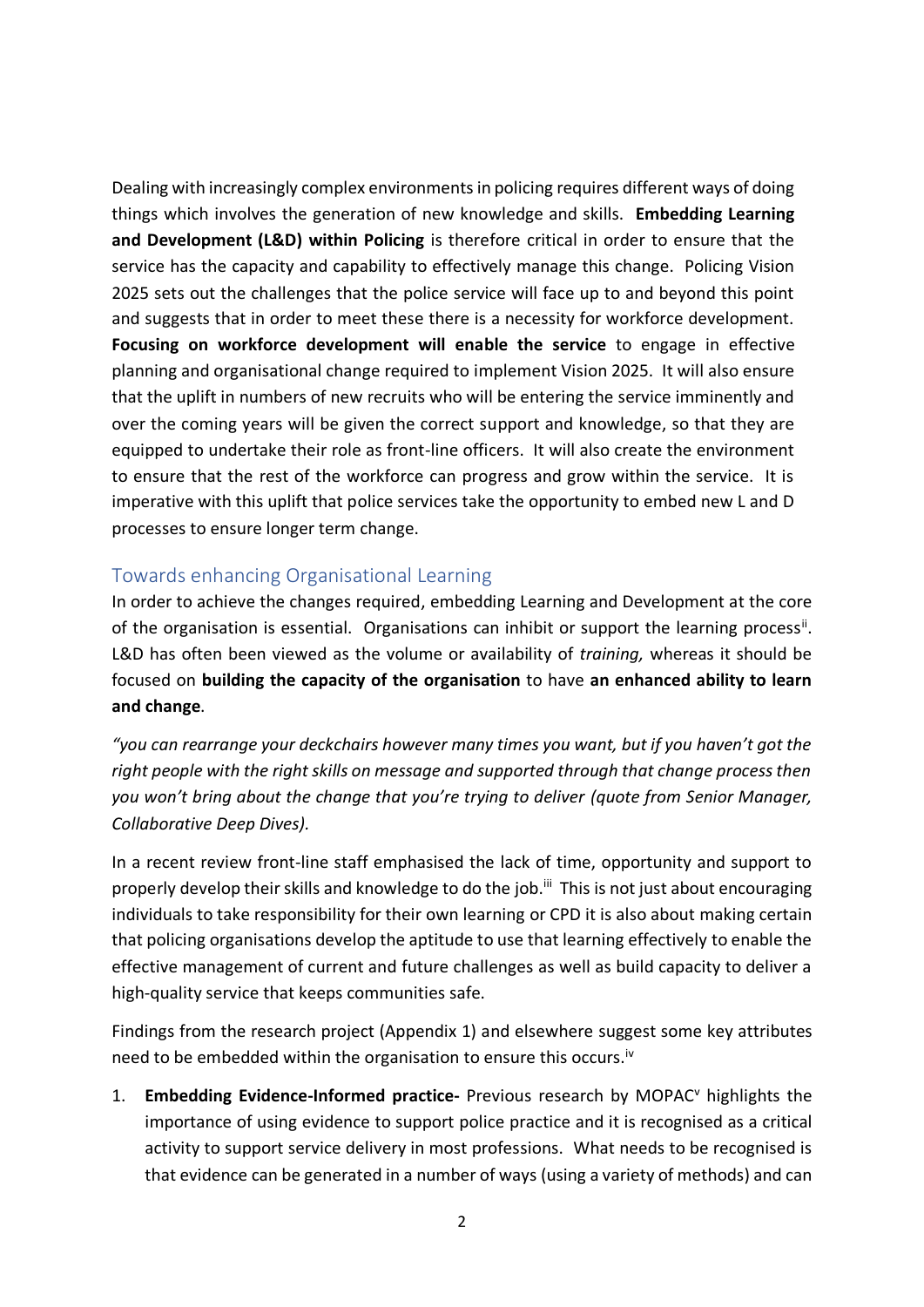be drawn from a variety of sources (both academic and non-academic)<sup>vi</sup>. We need to encourage staff to think about how they use available knowledge and how this impacts upon their own service delivery and role.

- 2. **Learning within organisations is critically important for organisational learning to occur-** support is required to develop individual, group and organisational skills and abilities, which in turn will contribute to the creation of new knowledge and confidence within and across the organisation.
- 3. **Learning between organisations is critically important for organisational learning to**  happen<sup>vii</sup>- For policing this could include other blue light services and external partners, industry or commercial partners. Developing strong relationships with Higher Educational Institutions (HEIs) is critically important to ensure that as policing becomes a graduate profession, and that HEIs and police work collaboratively to ensure new entrants to the service are being equipped with the knowledge required to undertake the role. Additionally, fostering these relationships can help develop longer-term opportunities for staff across the organisations.<sup>viii</sup>
- 4. **Organisational Learning can be better supported by systems and processes that support its growth. This includes developing appropriate internal or external systems.** A good example here (we found from our research) was that police forces often felt that learning and development products were designed or driven by external organisations such as the HMICFRS to try and resolve an identified problem. However, the solution was often one of correcting a mistake rather than considering and addressing why the mistake had happened and applying a more systematic approach to prevent its reoccurrence.
- 5. **While we learn from errors and adapt as a result of a process known as single loop**  learning, policing organisations need to encourage double loop learning<sup>ix</sup>-where rather than adapt behaviours, thought needs to be given to redesigning the way we approach a problem or issue. Moving from an environment where we concentrate on what works to what matters in policing. This will take thinking beyond the 'usual' solutions<sup>x</sup>.
- 6. **Transferring knowledge quickly and efficiently throughout the organisation**-creating different ways to transfer knowledge that move away from traditional training models. Often classroom training has dominated police L&D delivery, however this method of transferring knowledge is unsustainable given the plans for an uplift in entrants and the need to transfer knowledge across organisational spaces efficiently. This means finding new ways of quickly and effectively creating both learning content and access opportunities. This approach supports both new and existing staff who may have less time to devote to Learning and Development opportunities; and support the police to maximise resources.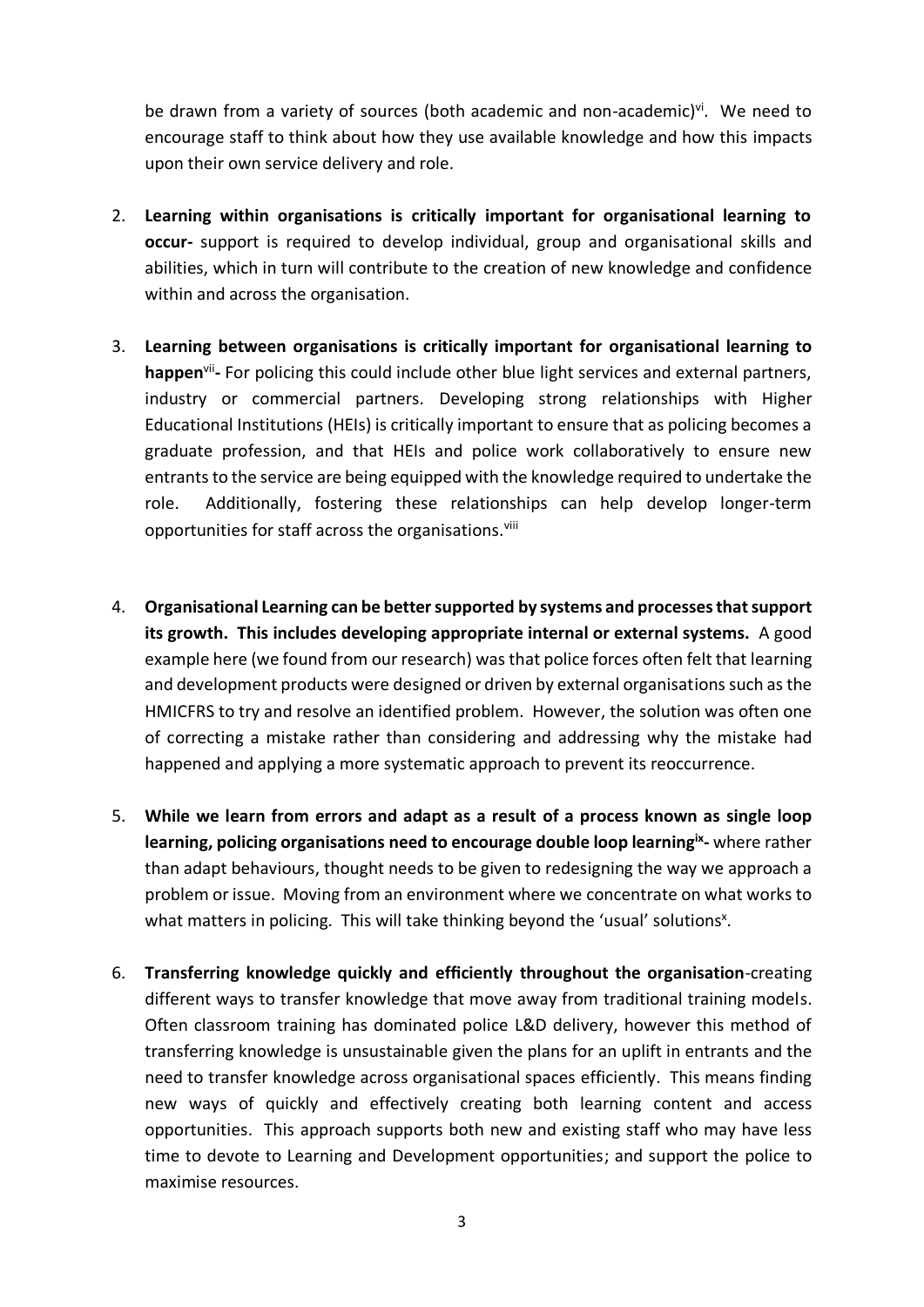- 7. **Appreciating the length of the Journey-** One critical lesson emerging from the **Learning from Other Professions** work was the length of the journey to embed core attributes associated with the further professional development process. From examining Nursing, Paramedics and other similar public service organisations, it is clear this is a longer-term goal that may take quite a number of years. However, small and incremental change can support this process. [\(https://www.open.ac.uk/centres/policing/itpld/outputs\)](https://www.open.ac.uk/centres/policing/itpld/outputs)
	- 8. **Shared Leadership is key-** Effective leadership is often seen as critical to ensure change. But leadership needs to be conceptualised not as an individual endeavour, but rather as a collective action to cultivate shared learning and supported to develop the learning of others within the organisation. For this, there is a need to move away from hierarchical structures and processes and create environments that encourage individual progression<sup>xi</sup>; where progression is both professional and personal, as well as lateral and vertical.<sup>xii</sup> This type of spiral progression was seen as critical to workforce development in other professions like Nursing and Paramedics. In this context the close alignment of organisational and learning strategies is an important factor.

Drawing on these ideas and to support this process of embedding Learning and Development as core to policing organisations, we have developed the **[Destination Map,](https://www.open.ac.uk/centres/policing/sites/www.open.ac.uk.centres.policing/files/files/Tools%2C%20Techniques%20and%20Resources%20for%20Learning%20and%20Development%20in%20Policing%20%20%20Production%20V1_1.pdf)** an ambitious model for L&D functions within forces.

This emphasises the value of learning and development in supporting and creating public, organisational and individual value within an organisation through explicitly linking activity and outcomes across these three areas. The Destination Map was developed from an understanding of the attributes or elements that policing organisations and L&D functions require to be capable of meeting the challenges of Vision 2025.

## Readiness for Change

Through a baseline survey and a follow-up endline survey police services across England and Wales were assessed on their readiness for change and their ability to meet the Learning and Development ambitions set out in Vision 2025. This provided us with some critical markers of the journey police services across the country are already on [\(https://www.open.ac.uk/centres/policing/implementing-transformation-police-](https://www.open.ac.uk/centres/policing/itpld/outputs)

[ld/outputs\).](https://www.open.ac.uk/centres/policing/itpld/outputs) Progress has been made between the baseline and endline surveys where there was a willingness to make changes required to meet obligations set out in Vision 2025, but it also indicated that the police service is still on a journey. Key highlights from the survey demonstrate a greater feeling of preparedness and a willingness of L&D staff to upskill. They also had a greater feeling of being supported by the organisation to make changes take place.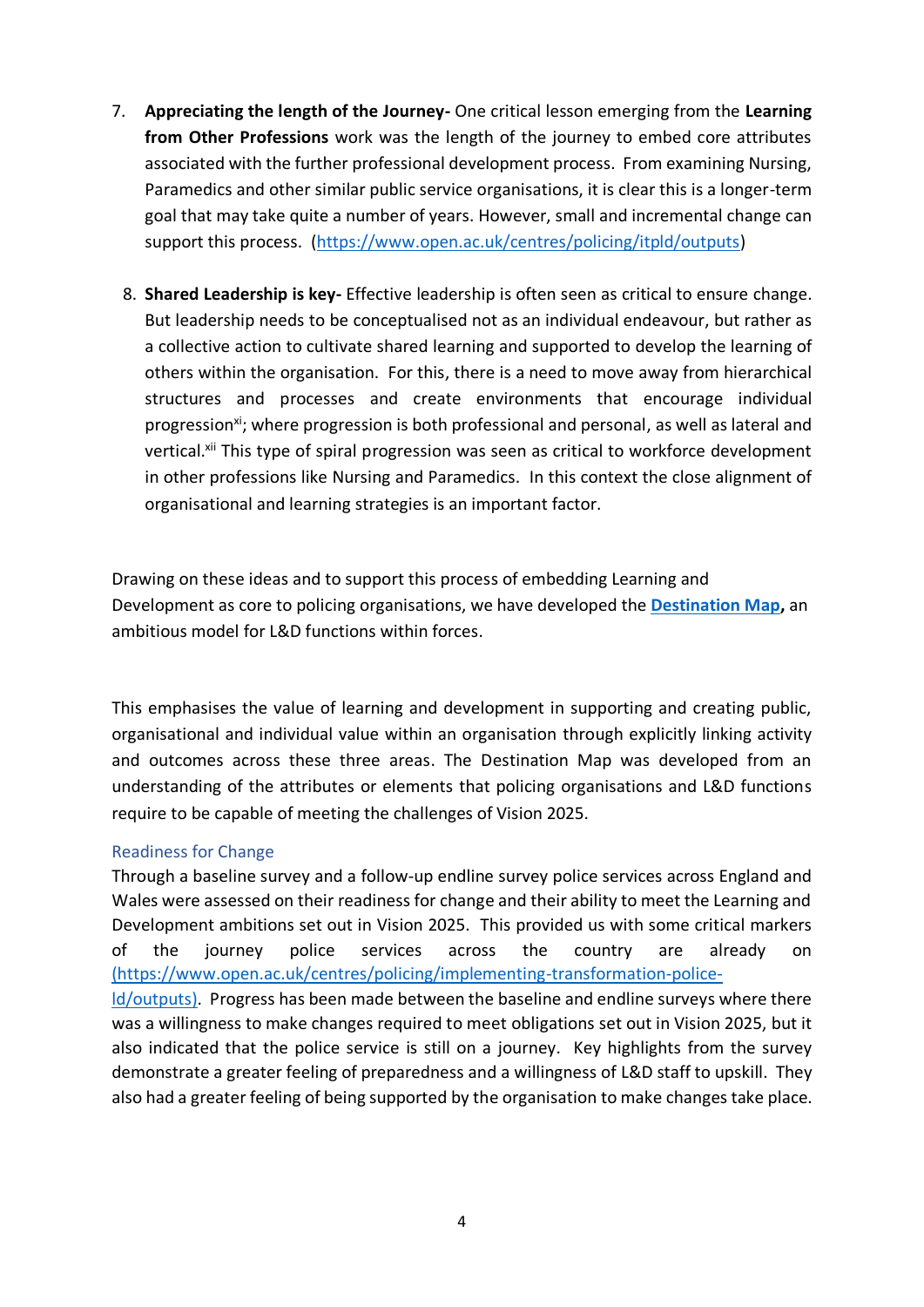#### Our current position

From the research work completed on the Implementing Transformation in Police Learning and Development Project (ITPLDP) (see Appendix) we identified a range of indicators that might inhibit progress in creating an environment where organisational learning can be encouraged in policing. These are outlined below.

#### Lack of Awareness of Workforce Capability

We found a wealth of experience in the police service, people entering the service come from a range of backgrounds and with a variety of skills and capabilities. However, there is often a lack of awareness across the organisation about what skills and capabilities exist and how these can be maintained and applied for the benefit of the organisation.

#### Resources

#### **Staff**

Several forces have also faced a loss of experienced personnel in recent years. This has several implications both for those left in the organisation and those entering. Those remaining feel more pressure and feel the loss of peer support and learning they receive from working with colleagues who may have had similar experiences. New entrants potentially do not come with the valuable knowledge and experience that has built up in the organisation over time.

#### **Costs**

The impact of austerity and the ongoing challenges of declining financial resources was viewed as being a consistent challenge and has meant a decline in investment specifically within the L&D function in the vast majority of forces. This was identified in our financial baseline report on L&D activity, where we found that between the period of 2011/12 and 2017/18, 33 of the 43 forces reduced their budgeted spending on training in real terms by a greater percentage than their overall reduction in spending. Despite recent uplifts in funding, in some cases it is considered likely that given the increased demand, a significant gap will continue to exist between funding and demand in a number of cases.

#### Reactive Pressures

At times policing needs to be pragmatic and able to move fast. External pressure comes from the media, politics and inspection and scrutiny bodies. They must address the needs of the local communities as well as national crime demands. This can create an environment where the organisation is in a position where they must make quick decisions to resolve identified problems. A recent example of this was the need to train officers around disclosure where an HMICFRS report identified poor performance in adequately assessing available evidence. As a result, it was determined that police officers must be better trained in the rules around disclosure. This approach to training often takes what is referred to as a 'sheep dip' approach; policing identifies a problem, then trains everyone in a bid to resolve it. This does not necessarily lead to better or improved performance.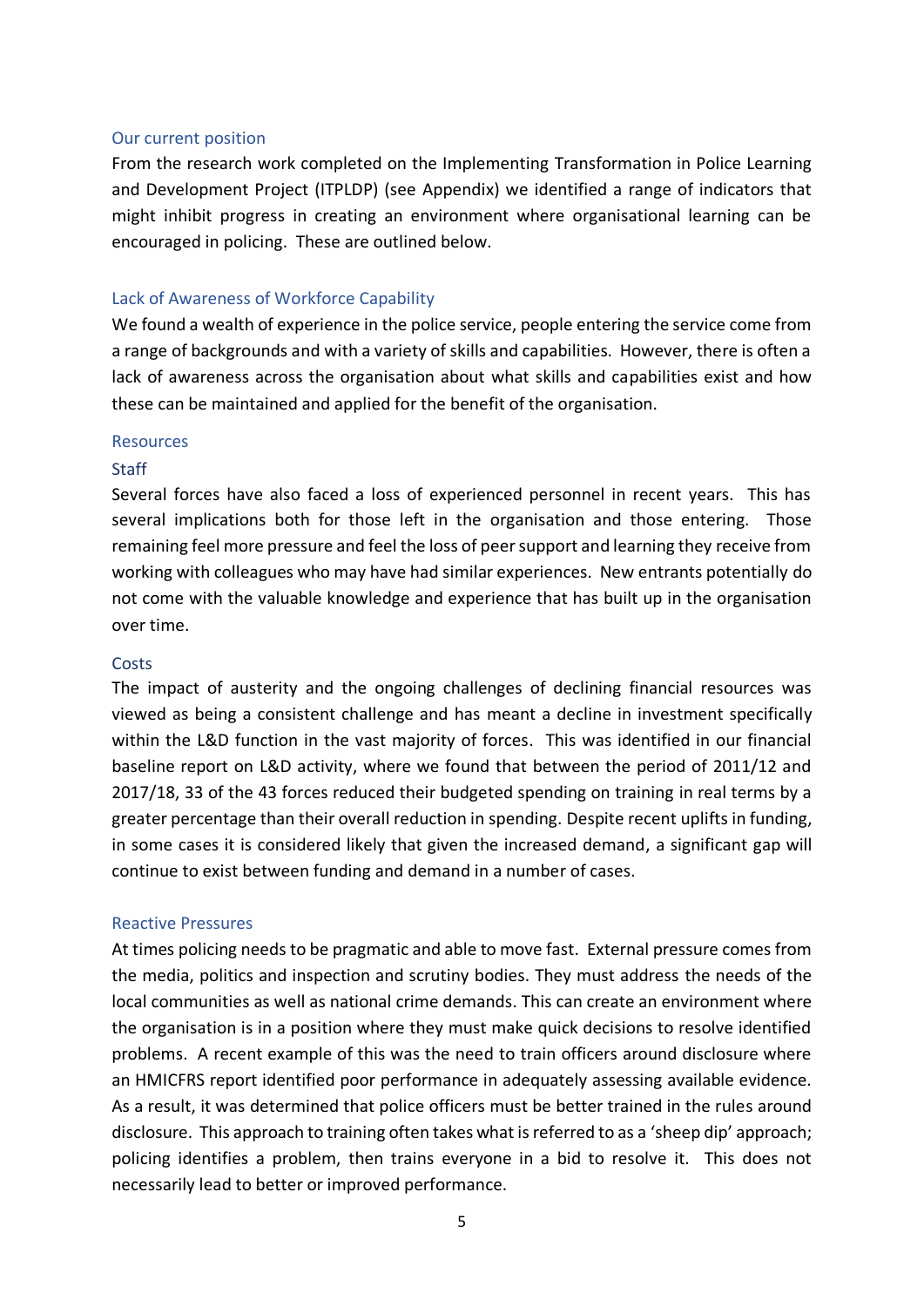#### Strategic Direction in Learning and Development

Forces are directed by Police and Crime Plans set by Police and Crime Commissioners. These plans inform the strategic direction of the forces. Forces also develop their own strategies and plans. However, Police and Crime Plans may well not include L&D, while our survey indicated a growing number of forces have developed a specific L and D Strategy, although this was not the case across the whole country. A lack of strategic direction in this area makes it challenging to identify need, and gaps in learning, and how best to support staff in their professional development. Importantly this also prevents alignment between organisational and learning strategies.

## A Digital World

Most forces have recognised the challenges brought about by new technology in relation to crime as well as the potential for new approaches to policing. Digital technologies have also altered the way that learning happens. For new generations of recruits, owning and using digital devices is the norm, and people interact and communicate via social media platforms as a daily activity. However, use of technology in police learning is underdeveloped and not always viewed positively, or as innovative.

## How can we Change the Learning and Development Landscape?

Here we focus on some key considerations that are of critical importance in achieving these improvement goals:

## Assessing Cost

There is a need to be aware of the costs of Learning and Development delivery and of the PEQF. Work is ongoing to support forces to understand costs. The L&D Improvement Toolkit [\(https://sway.office.com/5vqu6EksUqyZJ1uY?ref=Link;](https://sway.office.com/5vqu6EksUqyZJ1uY?ref=Link) under Essential Delivery Criteria 5) for forces includes a Financial Costing Tool to support Learning and Development teams to support this process. In the longer-term, Learning and Development needs to be viewed as an investment and not as abstraction, or a drain on resources. While the return on investment can be difficult to calculate, this can be assessed by looking a range of different outcomes. If staff feel invested in and part of an organisation where their organisational development is supported, there is more likely to be staff satisfaction, lower staff turnover, better staff wellbeing<sup>xiii</sup> and higher retention rates. Other organisational measures might be increases in public confidence and satisfaction. These will be influenced by other internal and external factors, and a combination of different outcomes would need to be examined holistically.

#### Assessing and Enabling workforce capabilities

Forces need to be able to understand what expertise they have within their service and the best way to utilise existing resources and expertise. There is also a need to identify what capabilities are required now and in the future. There have been examples in the past where the police service has failed to recognise a potential loss of expertise (for example; skilled detectives) or the gaps in skills (for example; technology). Being able to understand what the skills and capabilities of the workforce are, and what they night need to be in the short, medium and longer term will help to resolve this.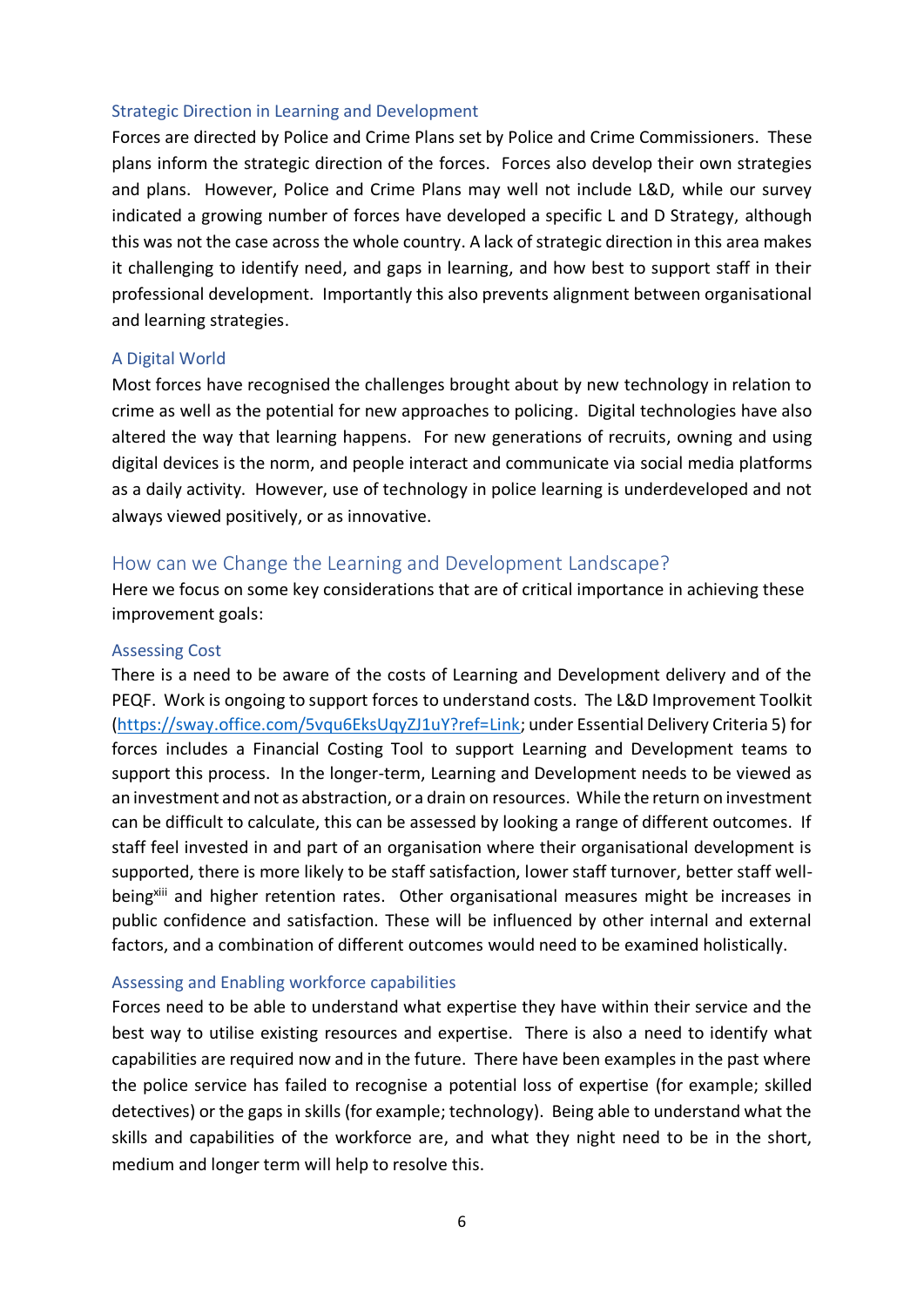## Developing a Core Learning and Development Strategy

Formulating a planned approach to Learning and Development is essential moving forwards. Whilst we recognise that some forces have started to develop L and D strategies (please see the end line report [here](https://www.open.ac.uk/centres/policing/sites/www.open.ac.uk.centres.policing/files/files/10133%20Police%20Learning%20Survey%20IFF%20Endline%20FINAL%20V11.pdf) on this topic) it is essential that these strategies are focused on changing demands and risks faced, and enabling the enhancement of officer and staff skills and capabilities. A clear strategy can help police forces implement the most appropriate learning practices and infrastructure, and counter the reactive and ad hoc solutions currently applied. It will also send a clear signal to the workforce that they will be invested in and in turn help to improve retention and morale. Linking the L&D strategy to the organisation's strategy and measuring outcomes through appropriate performance measures supports the use of L&D functions to deliver against organisational objectives.

## Using Technology for Effective Learning

Technology is now a key part of life, and it has changed the ways in which we learn and where we can learn. There are different social media platforms that can be used as team support, to share ideas. Using technology and updating the infrastructure also allows for more flexible working which can enable staff more choice and freedom about how, when and where they work and learn. Technology can also enable systems that support and capture learning activity. There are numerous ways that this can be achieved through creating more opportunities for digitally enabled learning and building systems that effectively capture and manage data.

#### Sharing Promising Practice

Often, we do not make the most of promising practice, even though it is only through sharing different approaches and ideas that we can enhance practice. Looking at what other forces, professions and sectors are doing is important, as we can always learn from others through shared experiences. Numerous examples of promising practice in Learning and Development were identified in the research: for example; the use of virtual reality to enable new recruits to learn to deal with real life scenarios. Promising practice can be shared through internal forums, or externally through networking, both formally and informally. Sharing promising practice nationally is facilitated through various mechanisms including the College of Policing, who offer extensive access to a range of resources to support policing and workforce development more broadly. The newly created National Learning Network for L&D practitioners, led by the NPCC, will also help facilitate this.

#### Knowledge Through to Practice

Through examining Learning and Development in the police service, the research programme has established the current state of L and D in policing and outlined through its Destination Map and this Strategic Narrative the journey policing needs to undertake in order to meet the challenges ahead. Here we have outlined the changes that need to be embedded within forces to facilitate this shift. In order to support this process, the project has developed a series of bespoke products, case studies, and tools, techniques and resources to help policing achieve this. These include: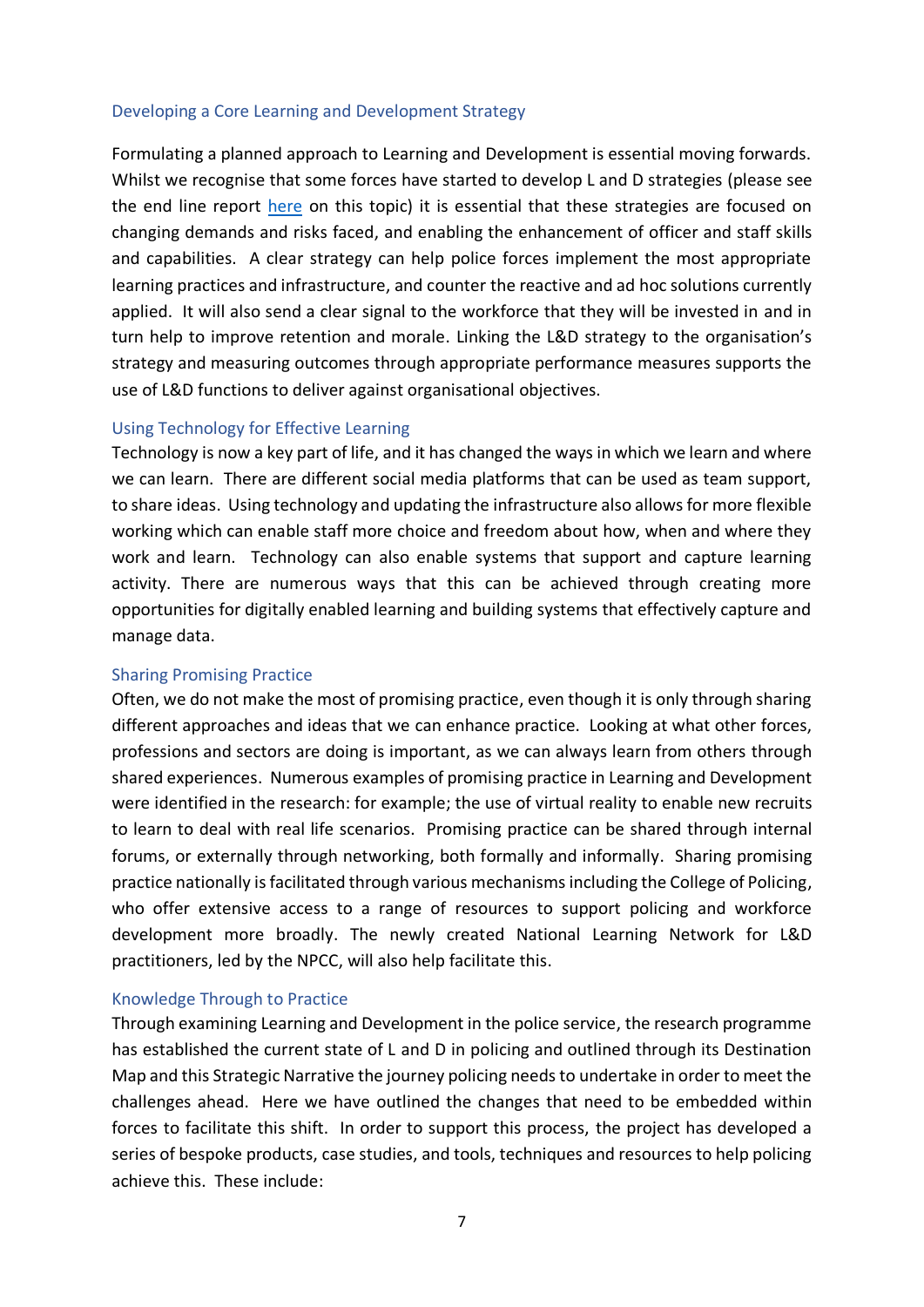- **Baseline** of the current state of L&D in Policing (April 2018)
- **Learning from other Professions** Literature review and interviews covering Paramedics, Nursing, Teaching and Law
- **Collaborative Deep Dives** with 5 forces and **Case Studies** specifically PSNI
- A **Destination Map which outlines the Essential Criteria and Attributes for a Police Learning and Development Function**
- A **Toolkit** for practitioners designed to support the implementation of the essential criteria and attributes linked to the Destination Map.
- **Endline** Survey (September 2019)

Should you wish to see these, they can be accessed at: [https://www.open.ac.uk/centres/policing/transformation-police-ld/outputs](https://www.open.ac.uk/centres/policing/itpld/outputs)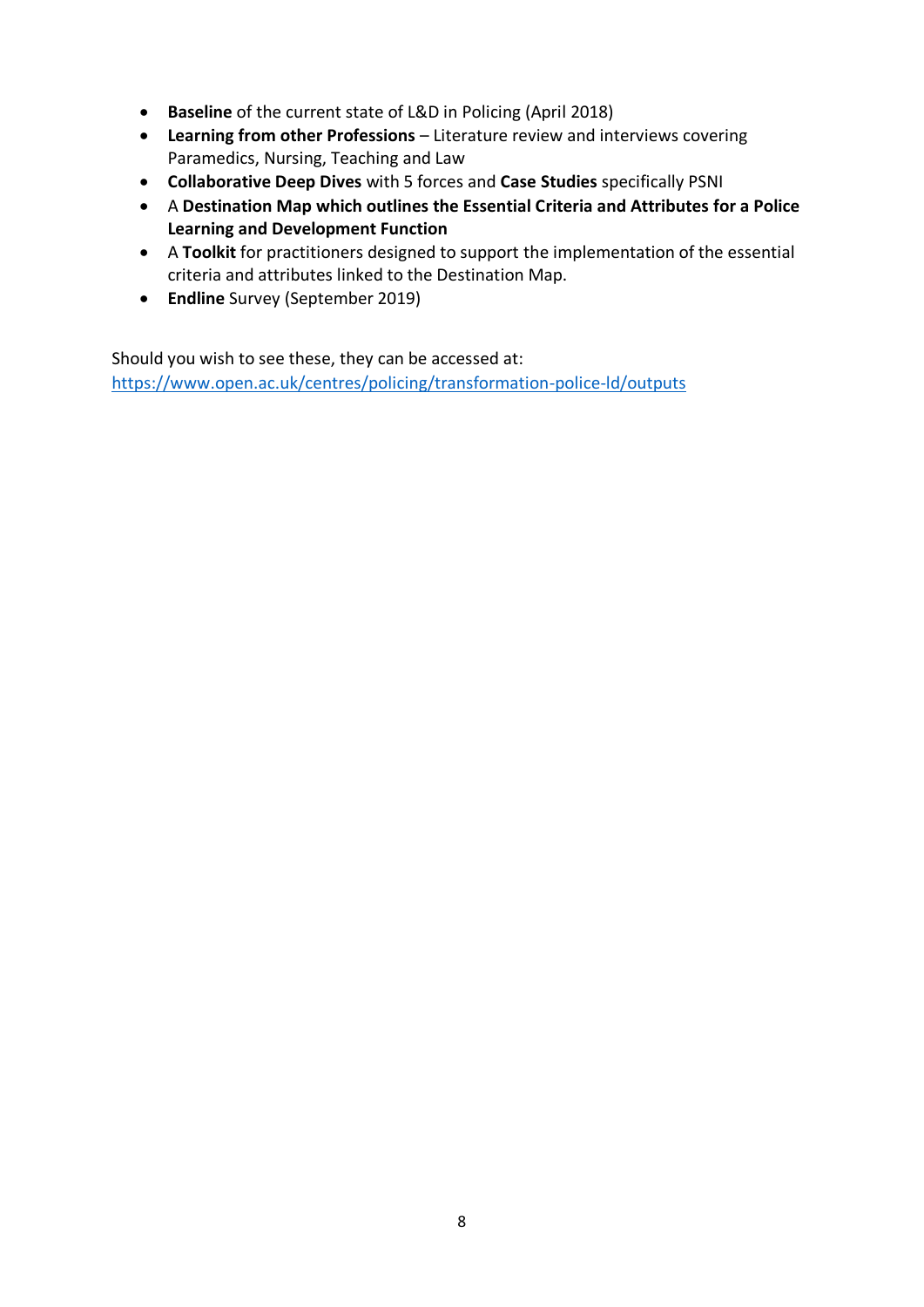# Appendix

The Implementing Transformation in Police Learning and Development Project 2017 to 2019 The Mayor's Office for Policing and Crime (MOPAC) with The Open University's Centre for Policing Research and Learning received a 2-year grant from the Home Office Police Transformation Fund to work with all police forces in England and Wales to support the transformation of training and development.

Through the use of action research the project aimed to provide research and organisational support to enable the organisational development needed across all police forces to enact the revised training standards, to foster greater strategic contribution from L and D into organisational strategy, continuous improvement in police learning and development functions, and strengthen learning and development provision through a greater engagement in evidence-based teaching and learning. To achieve these aims the team have engaged in several research and networking activities.

## Working together

Collaboration is the key to action research, and in ensuring that we meet the needs of the police service in learning and development we have engaged with practitioners and key stakeholders from the start of the project. We did this by:

- Having Learning and Development professionals who work in police organisations involved from the beginning of the project, advising us during regular working group and project board meetings.
- Co-researchers from police forces across England and Wales to gain research skills and then come and work with the OU research team to conduct the research in the 5 Collaborative Deep Dives.
- Organising a series of National Learning Network Events examining different elements of Learning and Development.

<sup>i</sup> Policing Vision 2025, NPCC and APCC, [https://www.npcc.police.uk/documents/Policing%20Vision.pdf,](https://www.npcc.police.uk/documents/Policing%20Vision.pdf) Accessed 12/08/2019.

ii Nutley, S.M. and Davies, H.T., 2001. Developing organizational learning in the NHS. *Medical education*, *35*(1), pp.35-42.

iii ONS (2019) Home Office Police Front Line Review: Workshops with police officers and police staff. [https://assets.publishing.service.gov.uk/government/uploads/system/uploads/attachment\\_data/file/815103/f](https://assets.publishing.service.gov.uk/government/uploads/system/uploads/attachment_data/file/815103/flr-workshops-with-police-officers-and-staff-full-report.pdf) [lr-workshops-with-police-officers-and-staff-full-report.pdf,](https://assets.publishing.service.gov.uk/government/uploads/system/uploads/attachment_data/file/815103/flr-workshops-with-police-officers-and-staff-full-report.pdf) Accessed 23/09/2019.

iv For this section we have drawn on a range of literature that outlines important factors to enhance organisational learning. Herrington, V., 2017, December. The Success of Failure: Can We Really Build Learning Organizations in Policing? In *The 45th James Smart Memorial Lecture, Scottish International Policing Conference*. Watkins, K.E. and Marsick, V.J., 1993. *Sculpting the learning organization: Lessons in the art and science of systemic change*. Jossey-Bass Inc., 350 Sansome Street, San Francisco, CA 94104-1310.